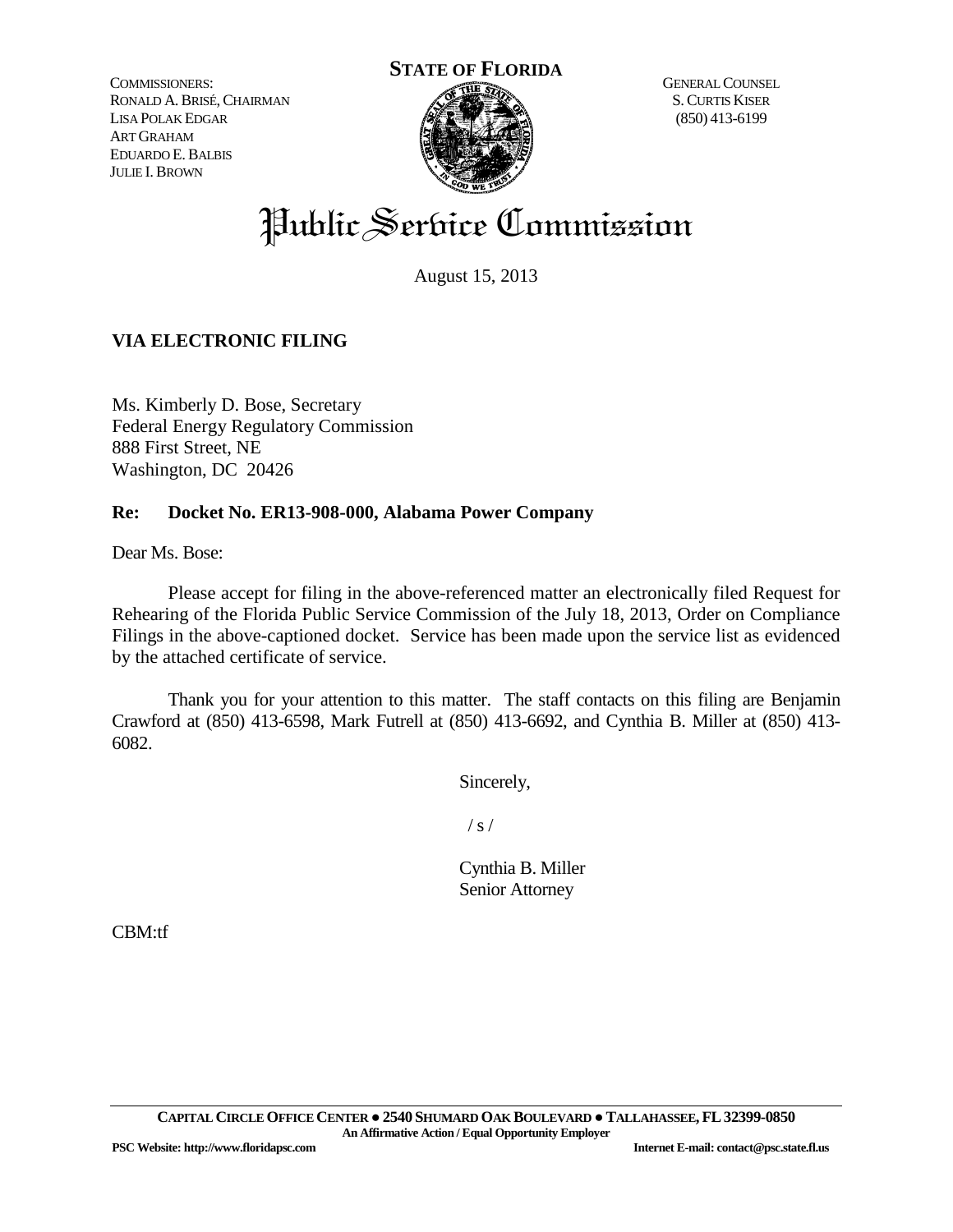## **UNITED STATES OF AMERICA BEFORE THE FEDERAL ENERGY REGULATORY COMMISSION**

) )  $\lambda$ 

Alabama Power Company

Docket No. ER13-908-000

## **FLORIDA PUBLIC SERVICE COMMISSION'S**

## **REQUEST FOR REHEARING OF ORDER ON COMPLIANCE FILINGS**

Pursuant to Rule 713 of the Federal Energy Regulatory Commission's (FERC) Rules of

Practice and Procedure, the Florida Public Service Commission (Florida Commission) hereby

moves for rehearing regarding the FERC's infringement on the Florida Commission's

jurisdiction on transmission planning and reliability authority by the FERC Order on Compliance

Filings (Compliance Order), issued on July 18, 2013.

## **I. STATEMENT OF ISSUES AND SPECIFICATION OF ERRORS**

- 1. The FERC erred by exceeding the requirements of FERC Order No. 1000 and its authority under the Federal Power Act and by infringing on Florida's role in transmission planning. Sections 201(a) and 217(b)(4), Federal Power Act. FERC Order No. 1000 at Paragraphs 156, 158 and 321.
- 2. The FERC erred by creating an overarching framework that pushes the utilities to form an inefficient Regional Transmission Organization (RTO) like structure, without authority or sufficient justification to do so. Section 201(a), Federal Power Act. *Concord, Norwood and Wellesley, Mass v. FERC*, 955 F. 2d 67, 71 (D.C. Cir. 1992).
- 3. The FERC erred by violating its Order Nos. 1000 and 1000-A directive which committed to regional flexibility. *See, e.g.,* Order No. 1000 at Paragraphs 61, 604, 624 and 745. Rejection of regional flexibility does not reflect reasoned decision making. *Wisconsin Valley Improvement Co. v. FERC*, 236 F.3D 738 (D.C. Cir. 2001).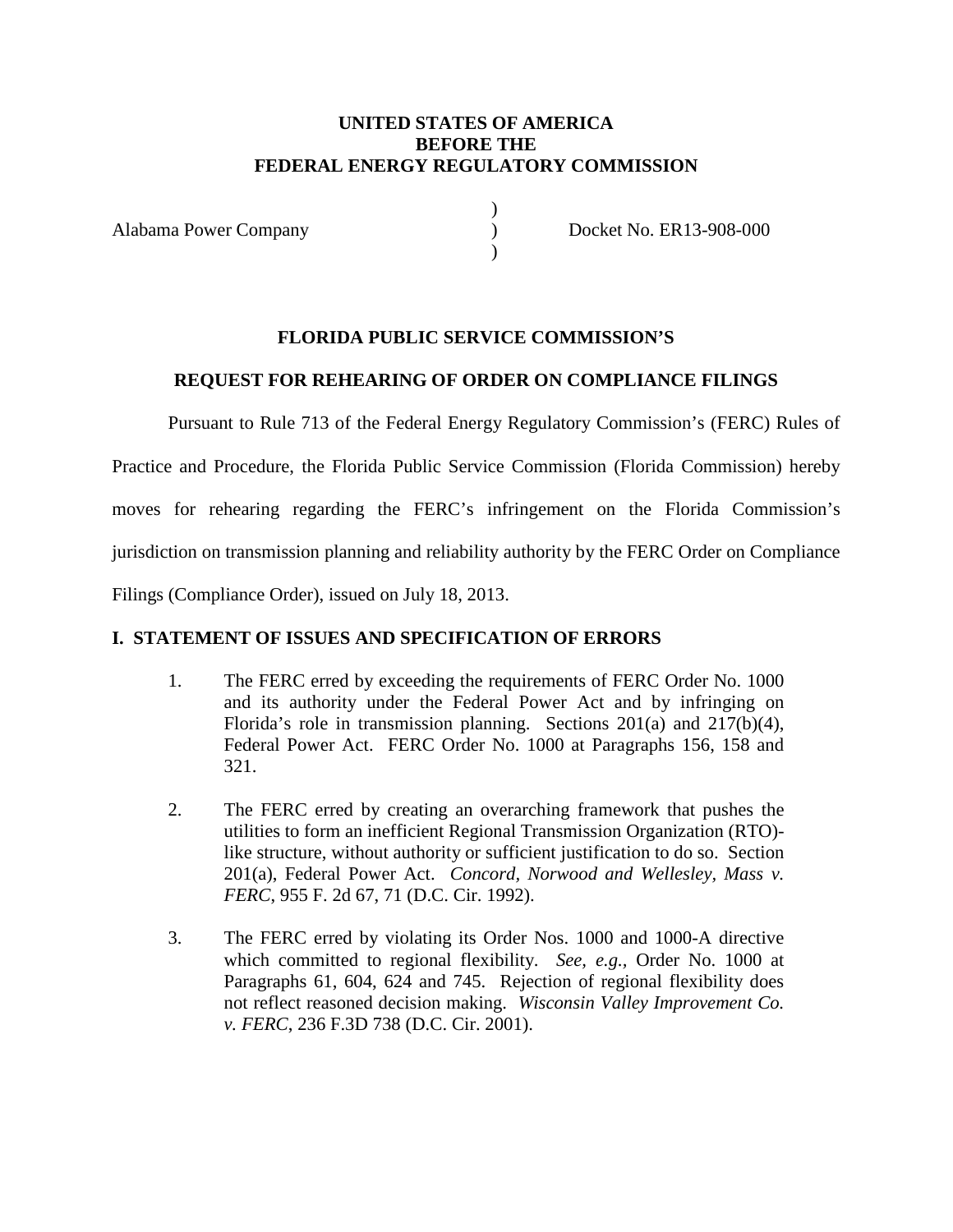#### **II. ARGUMENT**

The Florida Commission continues to be concerned that the FERC appears to seek an approach to transmission planning and cost allocation which would infringe upon state authority, would impose additional costs on Florida consumers without corresponding benefits, and would establish a duplicative transmission planning structure. The State of Florida retains a vertically integrated, state regulated approach to the electric industry, whereby the Florida Commission holds substantial authority to ensure an adequate and reliable bulk power grid. Florida, including the Gulf Power area, is unique in its exposure to hurricanes.

The states covered in the Southeastern Regional Transmission Planning (SERTP) footprint include Alabama, Georgia, Indiana, Iowa, Kentucky, Mississippi, Missouri, Ohio, Oklahoma, Tennessee and Virginia, as well as Florida. Florida is not directly interconnected with many of the states. As part of Southern Company, Gulf Power Company connects with most of Georgia and Alabama and much of Mississippi, but has very limited ability to transmit or receive power from elsewhere in the SERTP region. Therefore, this increases the concern that Florida ratepayers might be asked to pay costs for projects for which they receive little benefit.

In Order No. 1000, the FERC offered assurances that public utility transmission providers would be allowed flexibility in developing regional transmission planning processes. Despite FERC's assurances, however, the Compliance Order requires that the SERTP region conform to a narrow framework that fails to account for the unique characteristics of its electric industry. Order No. 1000 was replete with statements that the FERC would allow for regional differences and that the FERC would not interfere with state jurisdictional authority or state integrated resource planning processes.<sup>[1](#page-2-0)</sup> These commitments have not been fulfilled in the Compliance

<span id="page-2-0"></span><sup>&</sup>lt;sup>1</sup> Order No. 1000 at Paragraphs 61, 154, 156, 604, 624, 754.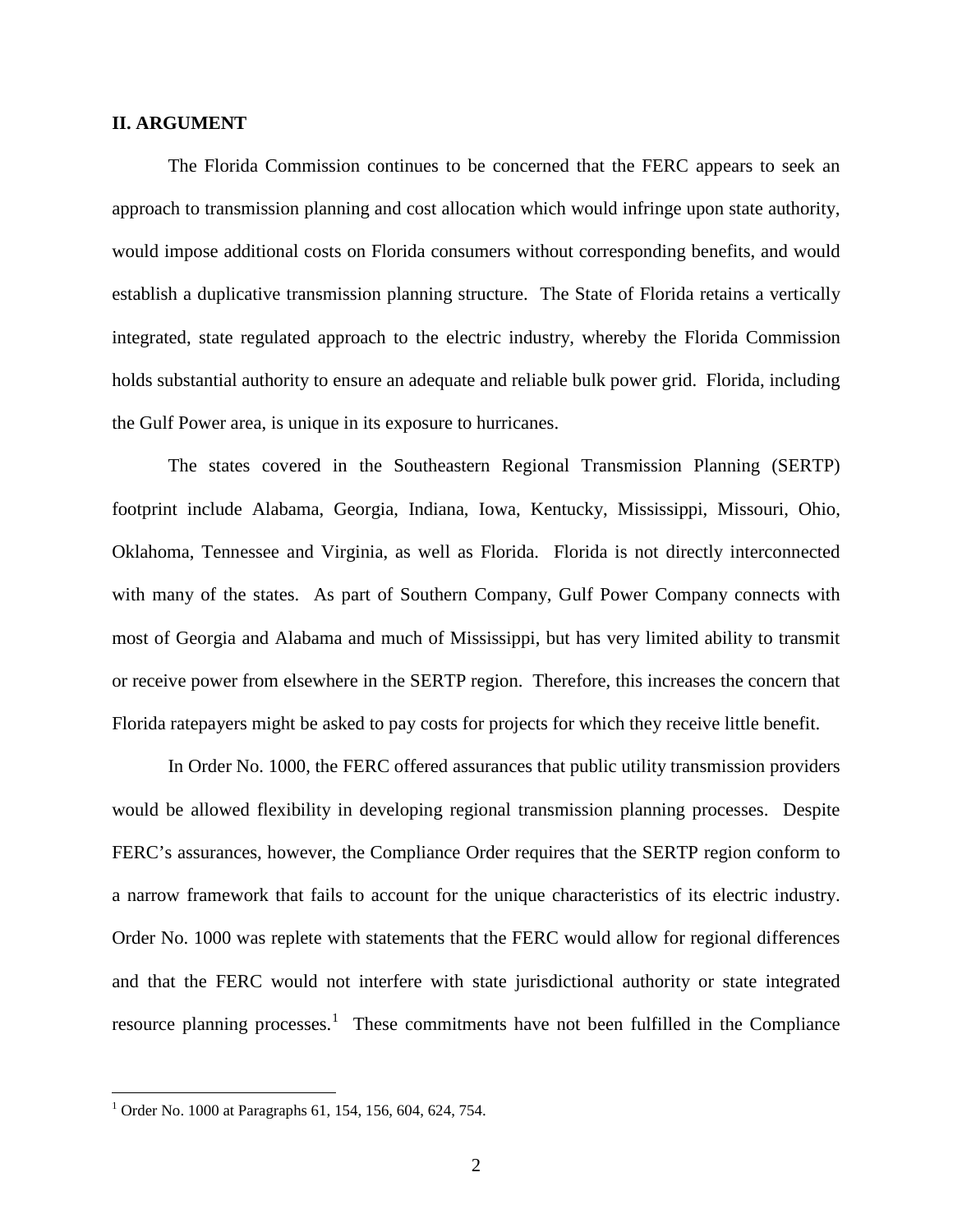Order. The Florida Commission seeks rehearing on three issues where the FERC erred in the Compliance Order.

## **1. The FERC erred by exceeding the requirements of FERC Order No. 1000 and its authority under the Federal Power Act and by infringing on Florida's role in transmission planning.**

In paragraph 59 of the Compliance Order, FERC states that it is not sufficient for a transmission planning region to merely "roll-up" local transmission plans without analyzing whether the region's transmission needs, when taken together, can be met more efficiently or cost-effectively by a regional transmission solution. The Compliance Order requires the Parties to develop a single transmission plan for the region that reflects their determination of the set of transmission facilities that more efficiently or cost-effectively meets the region's transmission needs. The regional transmission plan reflected in the filing of the SERTP utilities represents "bottom-up" planning, wherein a regional plan is developed by analyzing and consolidating the plans of individual utilities, with extensive coordination between the utilities, as well as any proposed transmission resource by a third party. This approach was contemplated, and apparently endorsed, in Order No. 1000. The requirement to establish a "top-down" plan appears to exceed the requirements of Order No. 1000 and FERC's authority under the Federal Power Act, and infringes on Florida's transmission planning process.

#### *FERC Order No. 1000 Requirements*

FERC Order No. 1000 allowed for a "bottom-up" individual utility transmission plan approach. Paragraph 158 of Order No. 1000 expressly states: "[W]e note that a public utility transmission provider's regional transmission planning process may utilize a "top down" approach, a "bottom up" approach or some other approach so long as the public utility transmission provider complies with the requirements of this Final Rule." Paragraph 321 of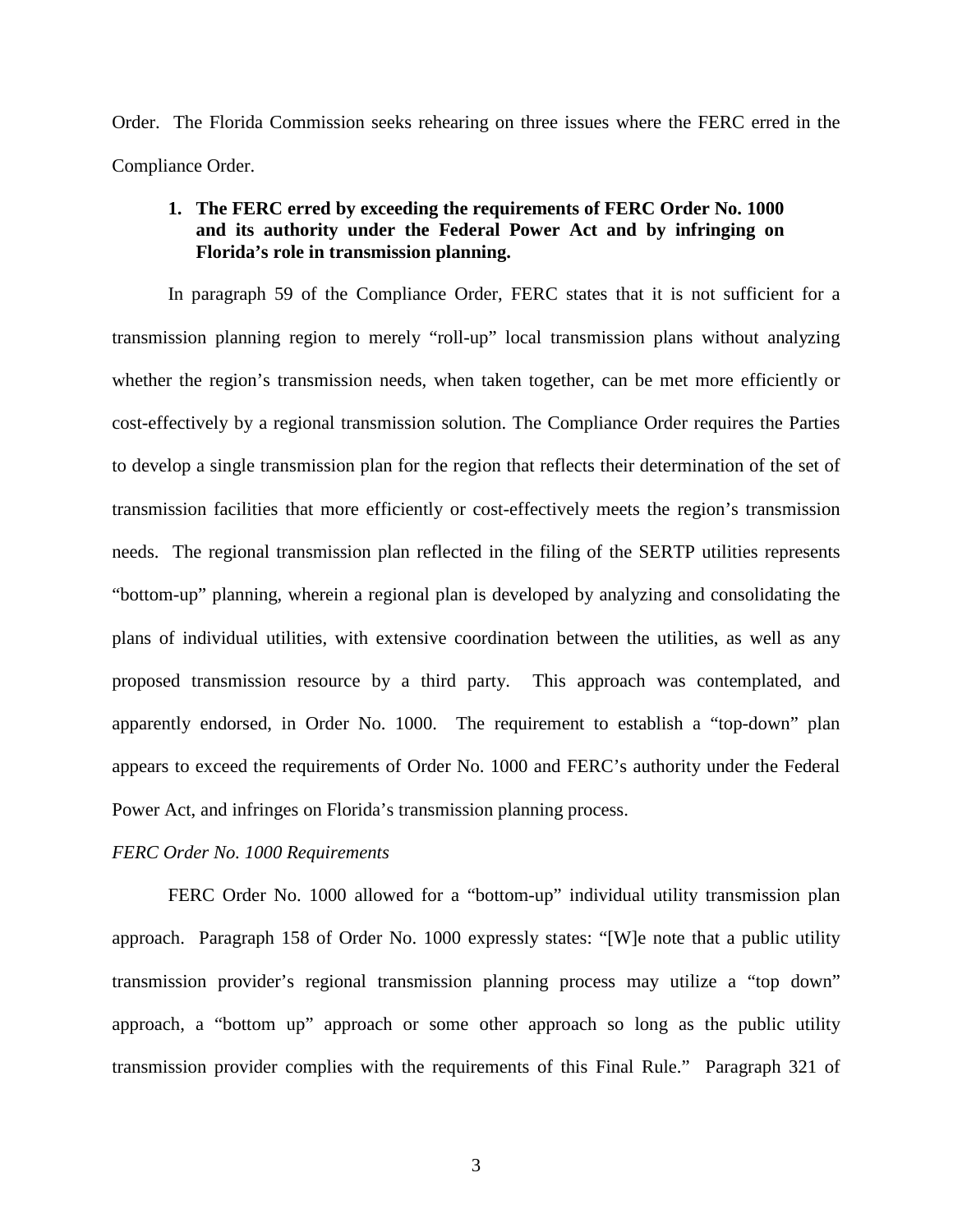Order No. 1000 also contemplated the "roll up" of transmission plans. Thus, the requirement in paragraph 59 of the Compliance Order for a top-down plan appears to be contrary to Order No. 1000, which recognized that "bottom-up" planning is acceptable. Also, it appears inconsistent with FERC Order No. 1000 at Paragraph 156, which stated it would not interfere with states' integrated resource planning.

#### *Florida Commission's Authority Over the Transmission Grid*

The requirement in paragraph 59 of the Compliance Order for a "top-down" regional plan also infringes on the Florida Commission's express statutory authority over the transmission grid. Pursuant to Section  $366.04(2)(c)$ , Florida Statutes, the Florida Commission has the authority to require electric power conservation and reliability within a coordinated grid, for operational as well as emergency purposes. Section 366.04(5), Florida Statutes, grants the Florida Commission jurisdiction over the planning, development, and maintenance of a coordinated electric power grid throughout Florida to ensure an adequate and reliable source of energy for operational and emergency purposes in Florida, and to avoid uneconomic duplication of generation, transmission, and distribution facilities. Section 366.05(7), Florida Statutes, authorizes the Florida Commission to require reports from all electric utilities to ensure the development of adequate and reliable energy grids.

The Florida Commission has authority under Section 366.05(8), Florida Statutes, to hold proceedings if there is probable cause to believe that inadequacies exist with the grid. The Florida Commission may require installation or repair of necessary generation or transmission facilities, whereby mutual benefits will accrue to the electric utilities involved. Furthermore, costs associated with infrastructure repairs or additions must be distributed in proportion to the benefits received.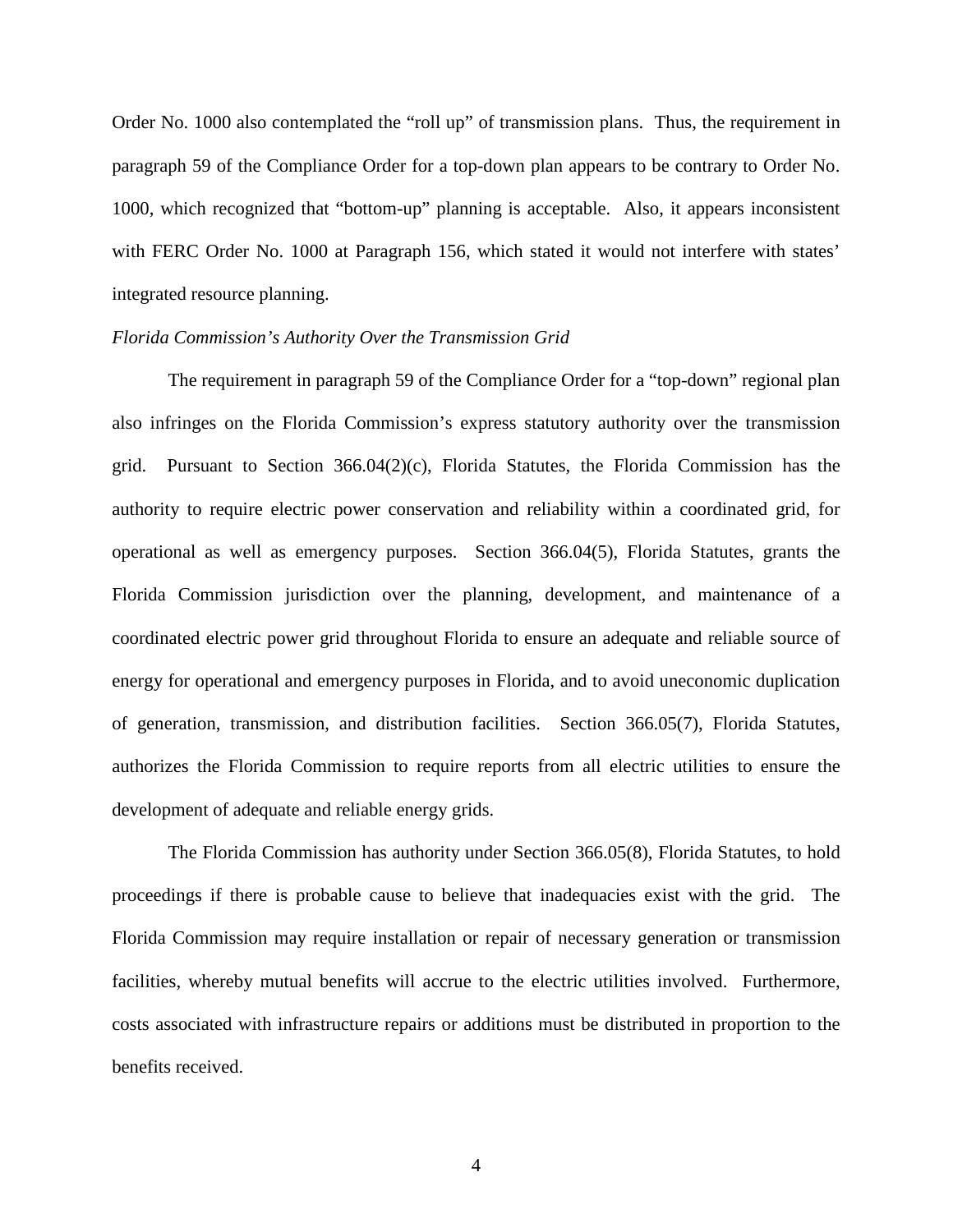Section 366.055(1), Florida Statutes, requires the Florida Commission to ensure that energy reserves of all utilities in the Florida grid are available at all times to maintain grid reliability and integrity. Pursuant to Section 366.055(3), Florida Statutes, the Florida Commission has the authority to require an electric utility to transmit electrical energy over its transmission lines from one utility to another or as a part of the total energy supply of the entire grid, in order to ensure the efficient and reliable operation of Florida's energy grid. The requirement for a "top-down" regional plan hampers the Florida Commission's ability to evaluate the sufficiency of each individual utility's plan for transmission.

#### *Florida's Transmission Planning and Siting Process*

Section 186.801, Florida Statutes, establishes a ten-year site plan process in Florida. These ten-year site plans, which address integrated resource planning, are submitted by utilities in the state. The statute sets out a "bottom-up" process for each utility in Florida to submit to the Florida Commission a plan for approval. In the ten-year site plan, each electric utility, including Gulf Power, must submit to the Florida Commission its estimated power-generating needs and the general location of its proposed power plant sites, including needed transmission additions, over the next ten years. These plans address reliability, economic and public policy considerations. The Florida Commission then must deem each plan as "suitable" or "unsuitable" and may suggest alternatives to the plan. Then, when a transmission line siting application is filed pursuant to the Florida Transmission Line Siting Act (TLSA) in Chapter 403, Florida Statutes, this plan will be considered in determining the need for the line. When the Florida Commission receives a petition for determination of need for a transmission line, pursuant to Section 403.537, Florida Statutes, substantially affected parties may challenge the project. The Florida Commission then approves or denies that project.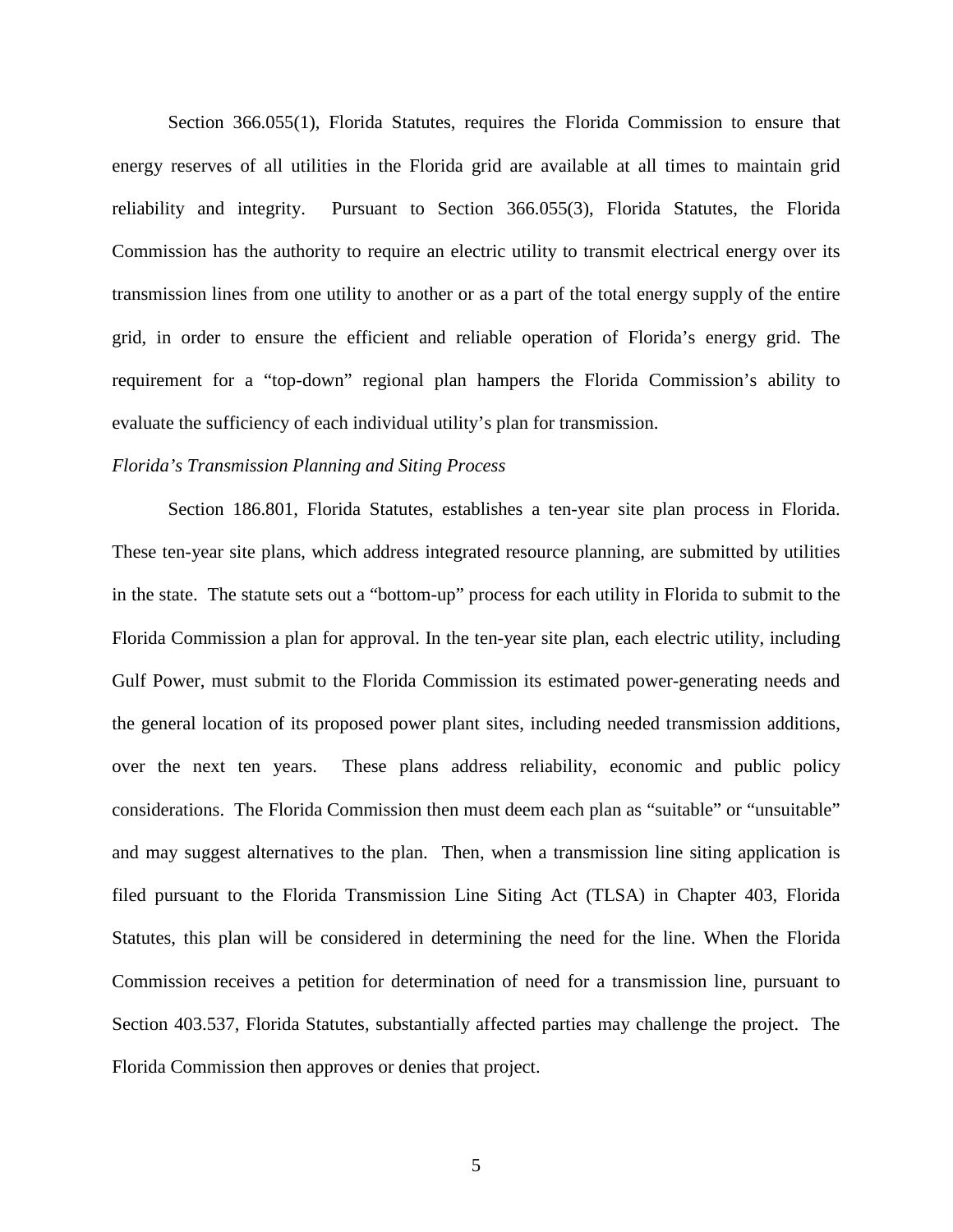Order No. 1000 also stated that FERC will not intrude on state authority over transmission siting. However, as stated above, the Compliance Order appears to be inconsistent with Order No. 1000. By undermining Florida ten-year site plan process, there is also a potential impact on Florida's siting authority.

By foreclosing a primary use of the "roll-up" of local transmission plans without additional steps, the FERC Compliance Order appears to impede the ability of the companies and the Commission to comply with the requirements of Florida law. The FERC's decision appears to result in duplicative transmission planning processes which adds costs to consumers in Florida.

The Florida Commission's oversight of transmission planning in Florida serves to protect ratepayers in Gulf's territory and to ensure that local planning regions are not unfairly or unreasonably burdened by transmission plans that result in allocated costs to ratepayers for which they receive little benefit. In addition, the Florida Commission has the state authority to address reliability issues in the Gulf territory to protect customers.

#### *FERC's Jurisdiction Under the Federal Power Act*

Pursuant to Section 201(a) of the Federal Power Act (FPA), the FERC's regulation of interstate transmission and wholesale power sales is limited to only those matters which are not subject to regulation by the states.<sup>[2](#page-6-0)</sup> The Courts have emphasized this limited authority.<sup>[3](#page-6-1)</sup> Section 215 of the FPA, 16 U.S.C. Sec. 824o, grants the FERC jurisdiction to approve and enforce compliance with bulk transmission reliability standards. However, nothing in Section 215 of the FPA preempts the authority of the Florida Commission to take action to ensure the safety, adequacy, or reliability of electric service within our state, as long as such action is not

<span id="page-6-1"></span><span id="page-6-0"></span> $2$  The FERC is provided limited backstop authority under the 2005 Energy Policy Act to site transmission when a National Interest Electric Transmission Corridor is established. No such corridor has been established in Florida. <sup>3</sup> *Conn. Light & Power v. FPC*, 324 U.S. 515, 529-530 (1945).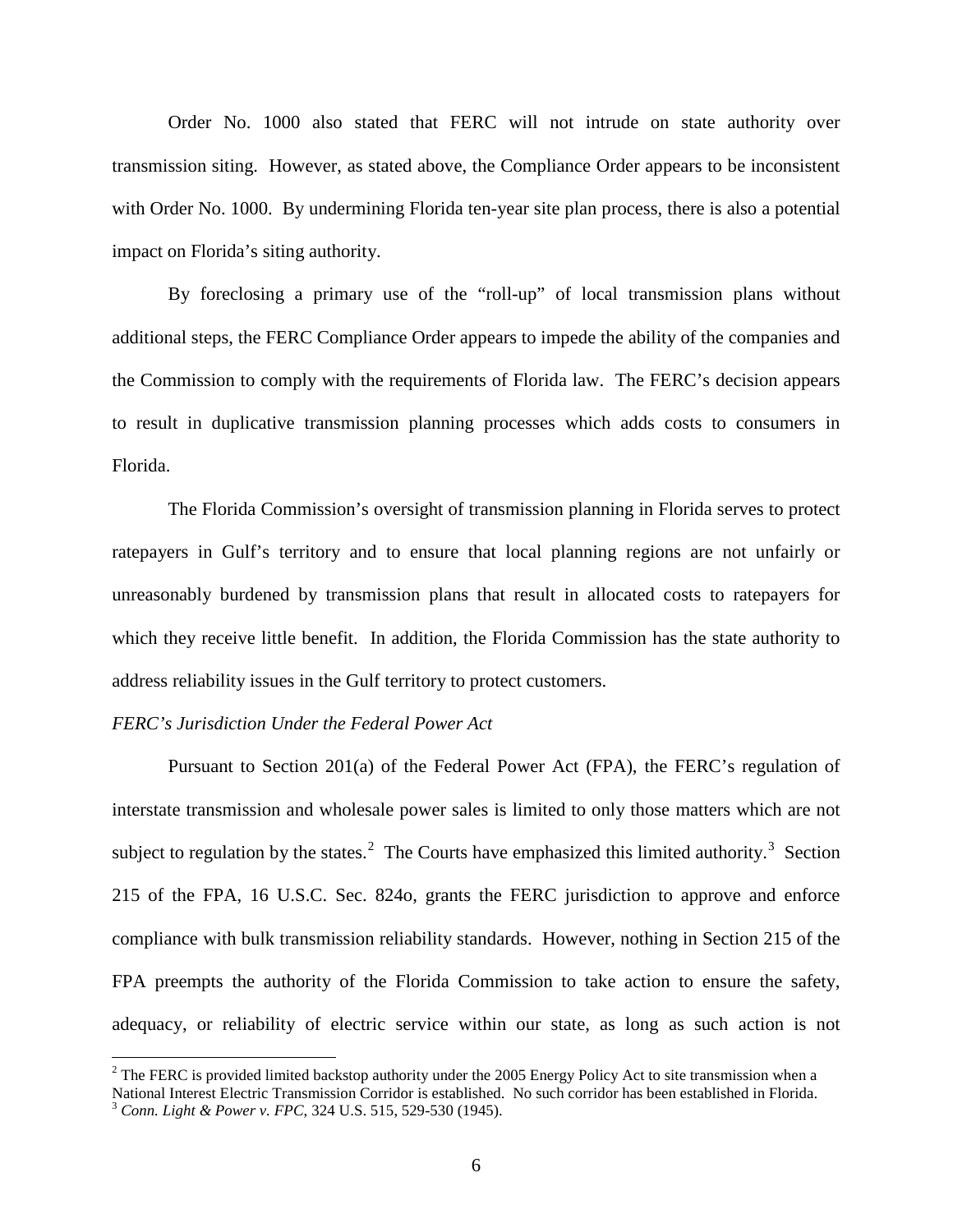inconsistent with any bulk power reliability standard. Section 217 of the FPA allows FERC to "facilitate" planning, not to direct it.<sup>[4](#page-7-0)</sup> As illustrated above, Florida has well-established processes and state authority that are being disregarded.

## **2. The FERC erred by creating an overarching framework that pushes the utilities to form an inefficient Regional Transmission Organization (RTO)-like structure, without authority or sufficient justification to do so.**

While some states have ceded some authority to the FERC due to the creation of RTOs/ISOs, the Florida Commission has retained this authority. Florida remains a state with vertically integrated utilities, and no part of the state is a member of an RTO or ISO. $<sup>5</sup>$  $<sup>5</sup>$  $<sup>5</sup>$  Florida</sup> law provides the Florida Commission with express authority to make decisions with respect to determining the need for a transmission project and for the recovery of costs through retail rates.

The Compliance Order holds the SERTP filers to a standard that moves the companies toward an RTO-type structure and goes far beyond that present in Order No. 1000. The Compliance Order invents an obligation on transmission providers to actively develop transmission projects beyond those proffered by qualified transmission providers. Order No. 1000 contained no such mandate, as now required by paragraph 61 of the Compliance Order. Paragraph 328 of Order No. 1000 only established a mandate for regions to evaluate proposals that may either be superior to existing plans, or may provide economic or public-policy benefits beyond existing plans.

Thus, the Filing Parties are required to conduct a regional analysis themselves to identify whether there are more efficient or cost-effective transmission needs. They must file the process

<span id="page-7-0"></span> $\frac{1}{4}$ <sup>4</sup>In *Homer v. Environmental Protection Agency*, 696 F. 3d 7 (D.C. Cir. 2012), this Court vacated a federal agency rule and remanded it to the agency for, among other concerns, not staying within the confines of the statute. <sup>5</sup> When issuing Order No. 888 FERC recognized the difference between vertically integrated utilities that offer

<span id="page-7-1"></span>bundled retail sales and utilities that offer unbundled retail transmission service. *New York v. FERC*, 535 U.S.1 (2002)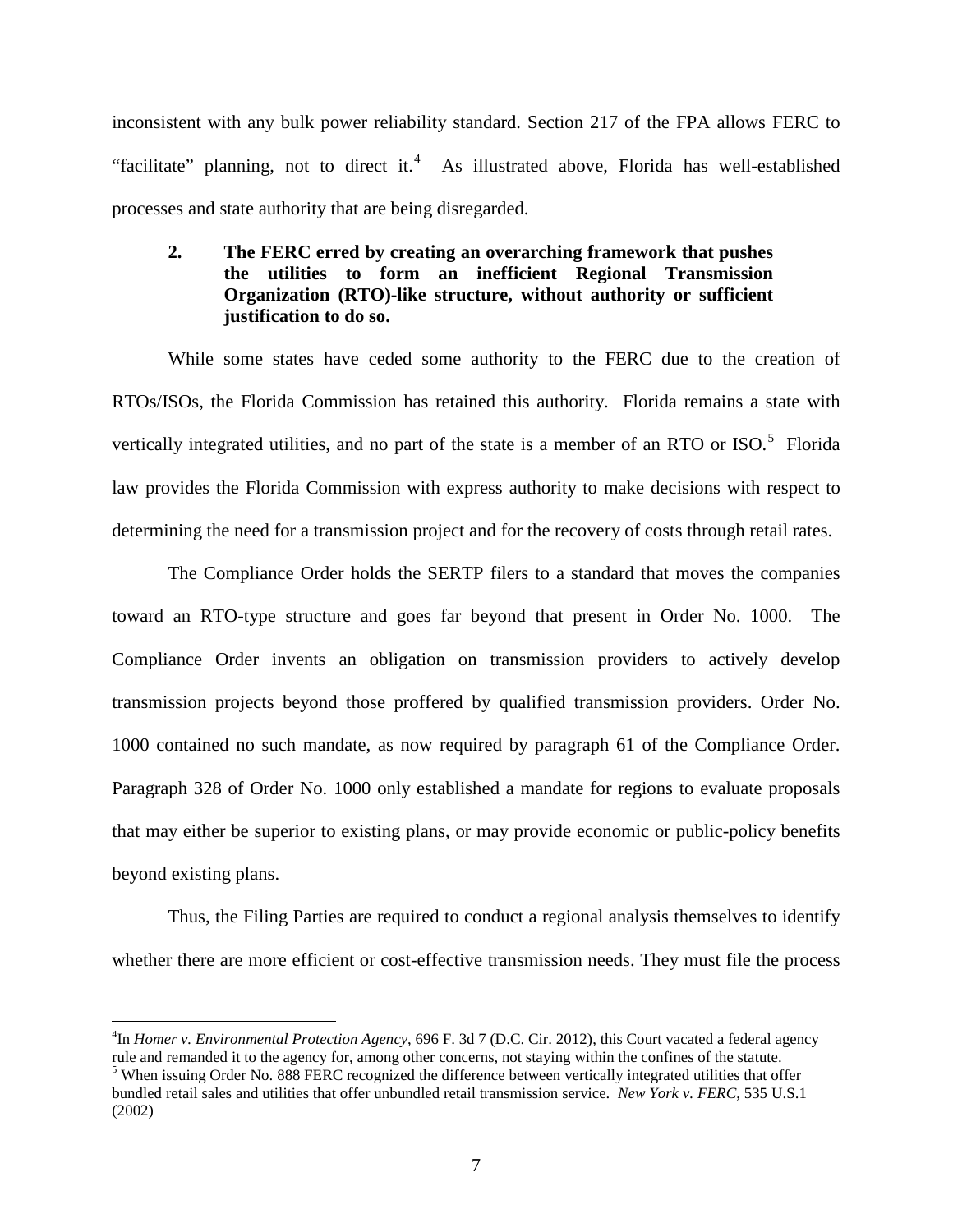they will use to identify more efficient or cost-effective transmission solutions and explain how the region will conduct that regional analysis through power flow studies, production cost analyses, and/or other methods. This requirement, which was not present in Order No. 1000, costs money and adds an overlay to the existing analyses, without sufficient justification.<sup>[6](#page-8-0)</sup>

These requirements also appear to conflict with FERC Order No. 2000 on Regional Transmission Organizations, issued December 20, 1999. There, FERC acknowledged, at page 166, it should pursue a voluntary approach to participation in RTOs. Now, however, the FERC is trying to do indirectly what it may not do directly.<sup>[7](#page-8-1)</sup>

FERC's challenge to Florida's statutory-based transmission planning construct raises the specter of an RTO-like framework in order to meet FERC's expectation. The duplicative Federal process appears inefficient. This inefficiency itself appears contrary to Florida law that requires the efficient operation of the Florida energy grid, pursuant to Section 366.055(3), Florida Statutes.

FERC's directives also diverge from the Florida Commission's own experience. On May 9, 2006, the Florida Commission issued Order No. PSC-06-0388-F0F-EI, *In re: Review of Grid Florida Regional Transmission Organization (RTO) Proposal*, 2006 Fla. LEXIS 243 (2006), in which the Commission declined to create an RTO in Florida. That order stated that "continued development of GridFlorida does not appear to be cost-effective, and that it would not be prudent or in the public interest to continue the development of GridFlorida." Id. at \*32.

From 2001 to 2006, the Florida Commission extensively studied this issue in response to FERC Order No. 2000. Following numerous workshops, technical conferences, and related hearings, the Florida Utilities involved in the GridFlorida proposal, which are the same FERC-

<span id="page-8-0"></span> <sup>6</sup> *Motor Vehicle Mfrs. v. State Farm Mut. Auto Ins. Co.*, 463 U.S. 29, 43-44 (1983) (finding it arbitrary and capricious for an agency not to "articulate a satisfactory explanation for its action").

<span id="page-8-1"></span><sup>7</sup> *Towns of Concord, Norwood, and Wellesley, Mass. V. FERC*, 955 F. 2d 67, 71 n. 2 (D.C. Cir. 1992).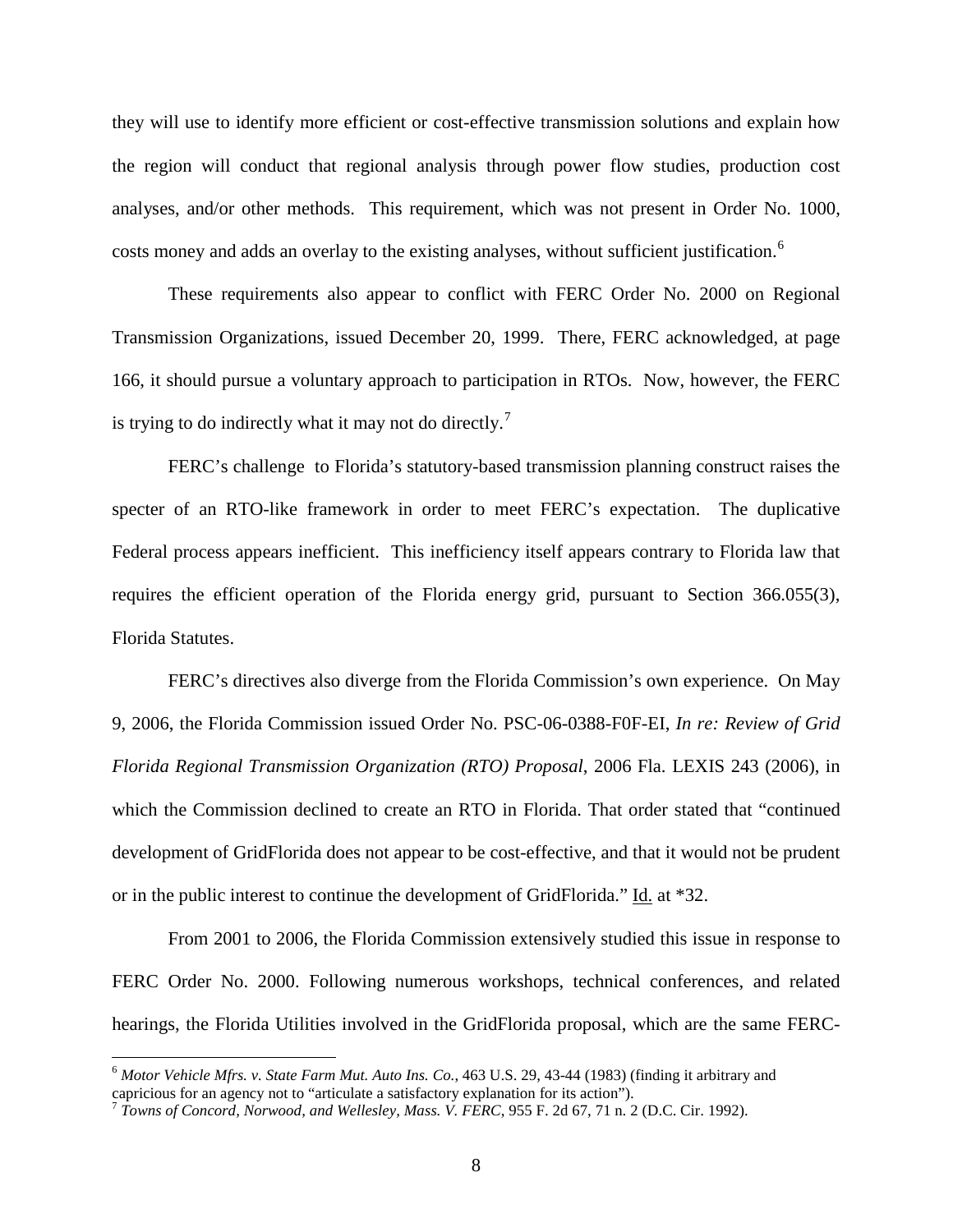jurisdictional utilities that make up the FRCC region, hired ICF Consulting to conduct an analysis of the costs and benefits of an RTO in Florida. ICF Consulting characterized the prospects of such a structure as "bleak," finding that one proposal would have costs exceed benefits by more than \$700 million dollars over the first 13 years of operation, while a "more advanced" proposal would have costs exceed benefits by \$285 million over the same period.

After the release of that study, the Florida Commission accepted the withdrawal of the GridFlorida proposal, finding that it did not appear to be in the best interests of the people of the State of Florida. The Florida Commission is greatly concerned that the requirements of the Compliance Order, many of which reach much further than Orders No. 1000 or 1000-A, will result in the confirmation of the concerns expressed by FERC Commissioner Clark in his dissenting opinion. As a result of the imposition of a duplicative RTO-like structure, Florida ratepayers may be asked to incur additional wholesale costs without commensurate benefits from such a structure and state commissions are further relegated to mere stakeholders.

This experience regarding an RTO gives the Florida Commission concern about the imposition of such a structure, whether it is in the FRCC region or the SERTP region. Thus, we ask the FERC to temper the imposition of its overarching Order No. 1000 framework on the SERTP region.

## **3. The FERC erred by violating its Order No. 1000 directive which committed to regional flexibility.**

The requirements of the Compliance order are at odds with what the FERC claimed it would do in Order No. 1000, which is to grant flexibility to regions, as stated in paragraphs 61, 604, 624 and 745 of Order No. 1000.

Commissioner Clark stated in his dissent that he does not see how the FERC can reconcile the Compliance Order with the statement in Order No. 1000-A, at Paragraph 267, that

9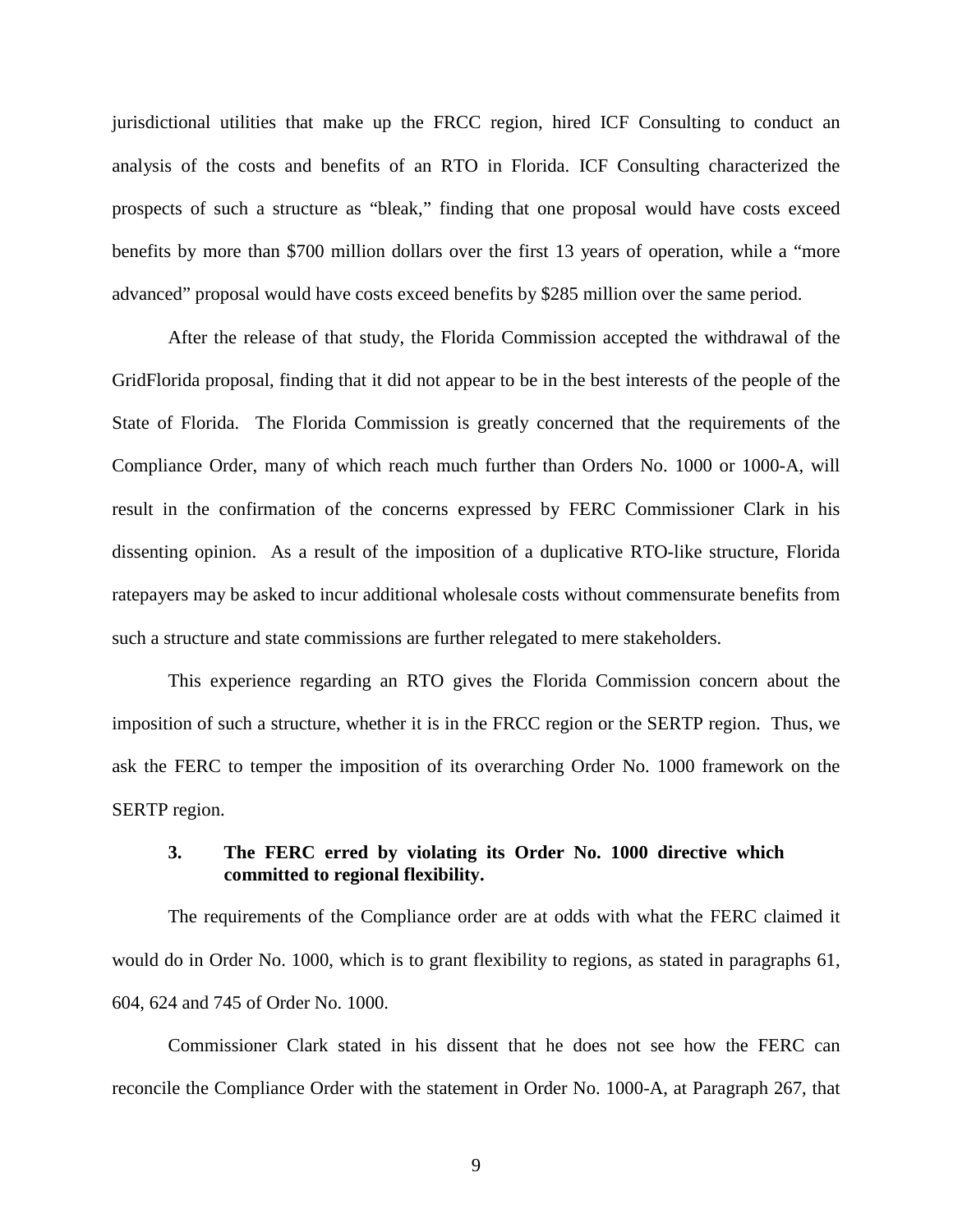"various regions of the country differ significantly in resources, industry organization, market design, and other ways so that a one-size-fits-all approach to regional planning would not be appropriate." As he noted, "the SERTP Sponsors' region is unique as it pertains to transmission planning – and the Commission's boilerplate response fails to accommodate the unique characteristics of this non-market, non-RTO region." The Florida Commission agrees. The Compliance Order clearly fails to recognize that many of the SERTP Sponsors, such as Gulf Power in Florida, remain vertically integrated.

In addition, there are remarkably similar provisions in the SERTP Compliance Order and the Florida Reliability Coordinating Council Compliance Order. This boilerplate or cookiecutter approach appears to contradict the Order No. 1000 assurances of regional flexibility. Rejection of regional flexibility does not reflect reasoned decision making.<sup>[8](#page-10-0)</sup>

#### **III. CONCLUSION**

Wherefore, the Florida Commission respectfully urges the FERC to grant rehearing on the issues identified above, and honor state statutory authority over transmission planning, siting, and reliability.

Respectfully submitted,

 $/ s /$ 

Cynthia B. Miller, Esquire Office of the General Counsel

FLORIDA PUBLIC SERVICE COMMISSION 2540 Shumard Oak Boulevard Tallahassee, Florida 32399-0850 850 / 413-6201 [cmiller@psc.state.fl.us](mailto:cmiller@psc.state.fl.us)

DATED: August 15, 2013

<span id="page-10-0"></span> <sup>8</sup> *Wisconsin Valley Improvement Co. v. FERC* 236 F. 3d 738 (D.C. Cir. 2001).